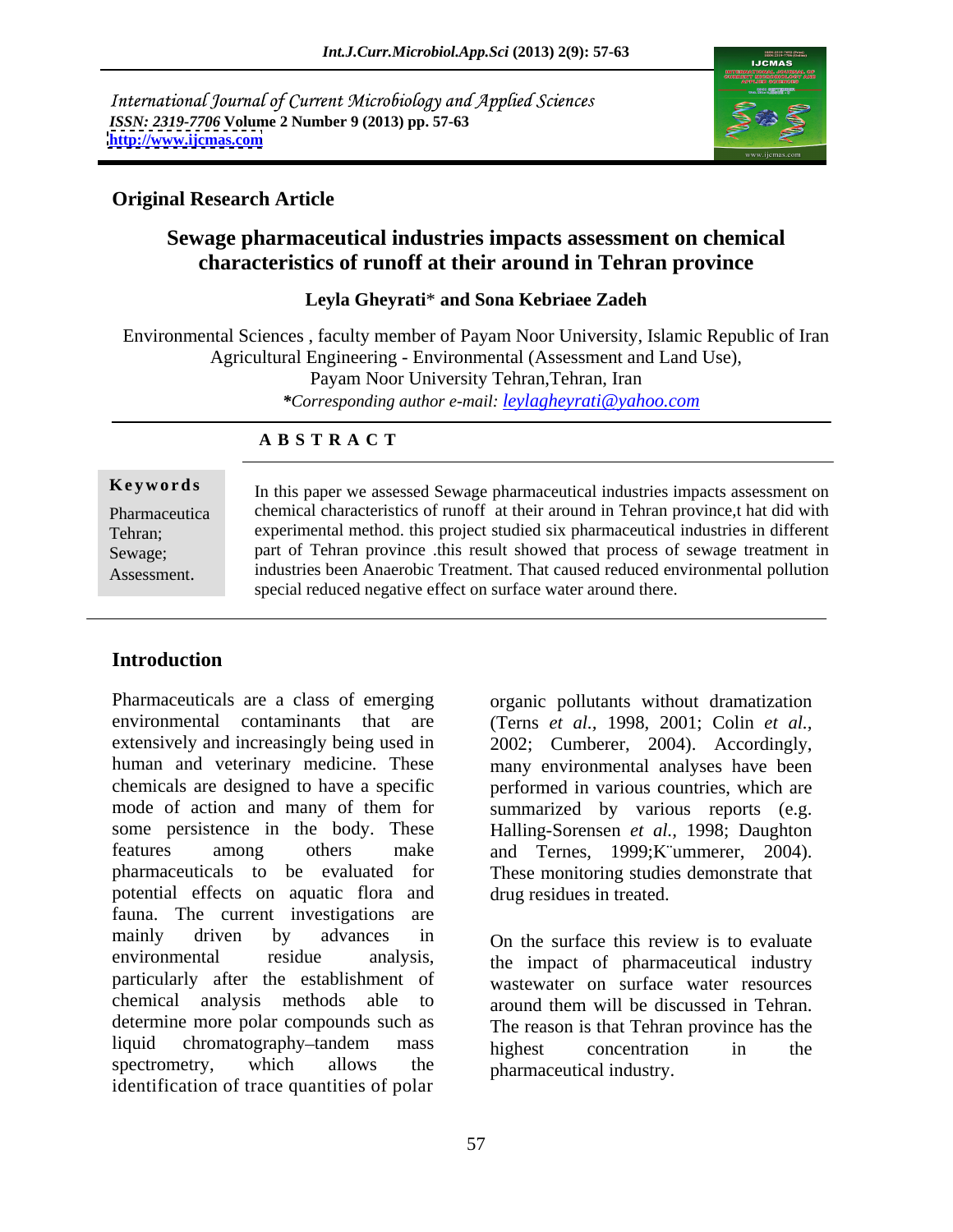### **Introduction of the companies**

Iran Daru is one of the leading well samples recognized pharmaceutical Iranian Companies. The company was founded and exploited by the permission of the ministry of public health & Industries in TDS, T, Tur, Colour, EC, Sal ...) that is<br>1966 in Tehran under the name Cyanamid measured COD, BOD meter, PH meter, 1966 in Tehran under the name Cyanamid measured COD, BOD meter, PH meter,<br>
KBC with an area of 20000 square meters flow meter, EC meter and HPLC after KBC with an area of 20000 square meters. In 1979, After the Islamic revolution in Iran, the name of the company changed to Iran Daru (Daru means "drug"). Iran Daru has ever since strived to improve its<br>existing facilities by carrying out reqular Processes existing facilities by carrying out regular inspection and updating of the technology of its products and processes according to GMP standards which are set by WHO. the standards and/or expectations set for These criteria are continuously supervised the effluent quality. Wastewater treatment by hi-tech quality control laboratories. processes are designed to achieve

Rouz Daru Pharmaceuticals Company was wastewater. The various treatment founded in 1963 by a group of faculty of pharmacy graduates. Their objective was based on their strong belief and dedication **Suspended solids** to maintain the professional and national mission to keep the quality of Physical particles that can clog rivers or pharmaceutical products pervades our country's healthcare system.

One of the greatest medical and pharmaceutical phenomena in the recent half a century in Iran is the establishment microorganisms in the receiving body. of the Daru Pakhsh Pharmaceutical Microorganisms combine this matter with Manufacturing Company. In 1956 The Daru Pakhsh Company, as the most they need to thrive and multiply; experienced domestic pharmaceutical unfortunately, this oxygen is also needed company, was established under the title by fish and other organisms in the river. of the charity institution of Daru Pakhsh Heavy organic pollution can lead to "dead affiliated to Social Service Organization zones" where no fish can be found; sudden with the collaboration of the British releases of heavy organic loads can lead to Pharmaceutical Company called Allen & dramatic "fish kills". Hanburys. This company is now the largest and the most experienced medicine Pathogenic bacteria and other disease

**Materials and Methods** it is regarded as the first market in terms of quantative and monetary sales.

### **Physico-chemical tests on wastewater samples**

In this paper the physico-chemical parameters include (BOD, COD, TSS, TDS, T, Tur, Colour, EC, Sal ...) that is measured COD, BOD meter, PH meter,<br>flow meter, EC meter and HPLC after that, input & output wastewater in the wastewater treatment system is analyzed

## **Introduction to Wastewater Treatment Processes**

Wastewater treatment is closely related to improvements in the quality of the wastewater. The various treatment processes may reduce:

# **Suspended solids**

channels as they settle under gravity.

### **Biodegradable organics**

 $(e.g. BOD)$  which can serve as "food" for oxygen from the water to yield the energy dramatic "fish kills".

manufacturing company in the country and causing organisms these are most relevant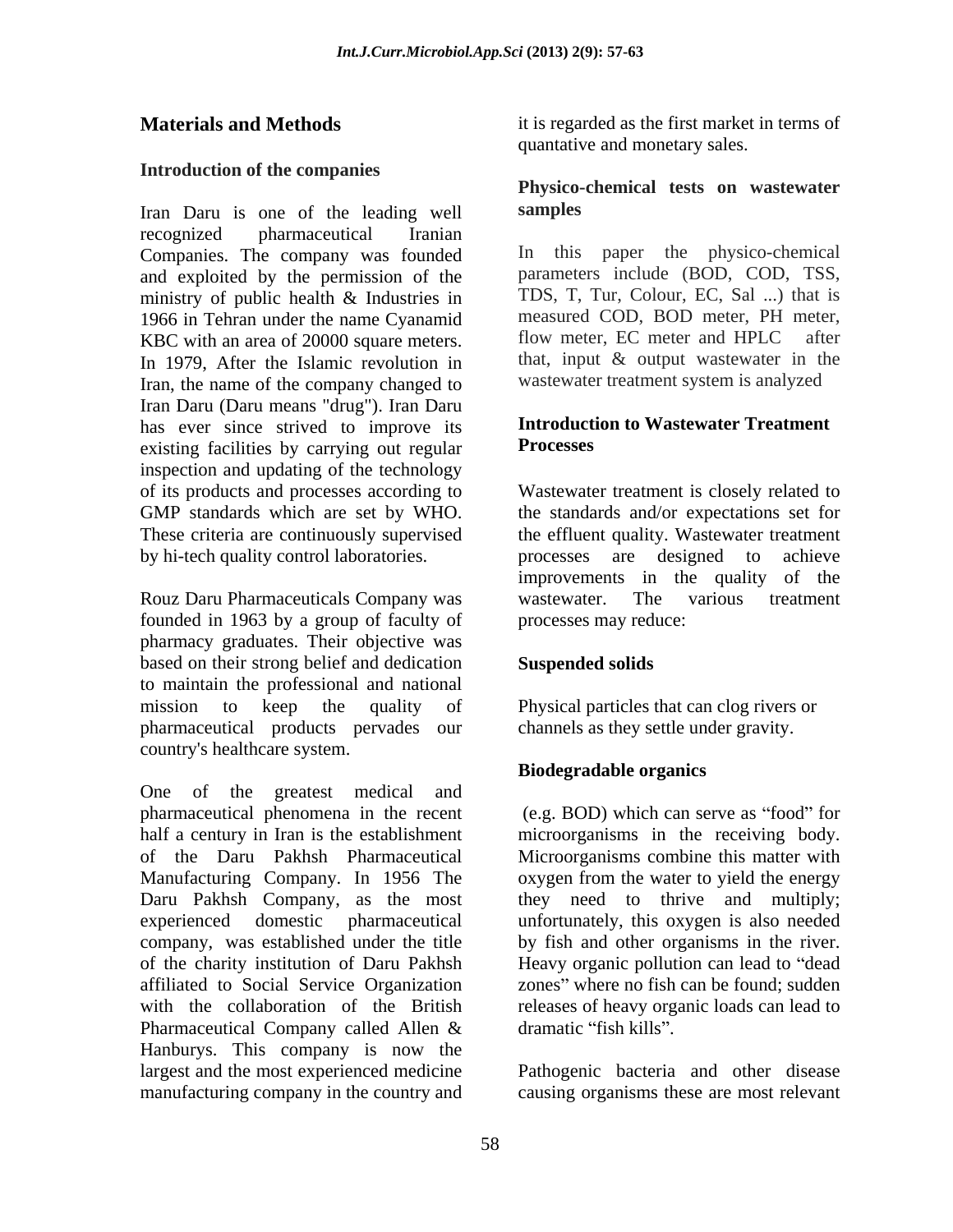where the receiving water is used for and reproduction. The biological process drinking, or where people would otherwise is then followed by additional settling be in close contact with it; and Nutrients, including nitrates and phosphates. These photo) to remove more of the suspended nutrients can lead to high concentrations solids. About 85% of the suspended solids of unwanted algae, which can themselves and BOD can be removed by a well become heavy loads of biodegradable running plant with secondary treatment. organic load Treatment processes may also Secondary treatment technologies include neutralize or removing industrial wastes the basic activated sludge process, the and toxic chemicals. This type of variants of pond and constructed wetland treatment should ideally take place at the industrial plant itself, before discharge of of treatment which use biological activity their effluent in municipal sewers or water courses.

Widely used terminology refers to three treatment beyond secondary! Tertiary levels of wastewater treatment: primary, treatment can remove more than 99 secondary, and tertiary (or advanced). percent of all the impurities from sewage, Primary (mechanical) treatment is producing an effluent of almost drinking designed to remove gross, suspended and water quality. The related technology can floating solids from raw sewage. It be very expensive, requiring a high level includes screening to trap solid objects and of technical know-how and well trained sedimentation by gravity to remove treatment plant operators, a steady energy suspended solids. This level is sometimes supply, and chemicals and specific referred to as "mechanical treatment", equipment which may not be readily although chemicals are often used to available. An example of a typical tertiary accelerate the sedimentation process. treatment process is the modification of a Primary treatment can reduce the BOD of conventional secondary treatment plant to the incoming wastewater by 20-30% and remove additional phosphorus and the total suspended solids by some 50- 60%. Primary treatment is usually the first stage of wastewater treatment. Many Disinfection, typically with chlorine, can advanced wastewater treatment plants in be the final step before discharge of the industrialized countries have started with effluent. However, some environmental primary treatment, and have then added other treatment stages as wastewater load has grown, as the need for treatment has in their own right, and have moved away increased, and as resources have become available.

Secondary (biological) treatment removes treatment plant design, but not effectively the dissolved organic matter that escapes primary treatment. This is achieved by microbes consuming the organic matter as ultraviolet radiation where the water is not food, and converting it to carbon dioxide, water, and energy for their own growth

tanks ("secondary sedimentation", see photo) to remove more of the suspended solids. About 85% of the suspended solids systems, trickling filters and other forms to break down organic matter.

Tertiary treatment is simply additional remove additional phosphorus and nitrogen.

authorities are concerned that chlorine residuals in the effluent can be a problem from this process.

Disinfection is frequently built into practiced, because of the high cost of chlorine, or the reduced effectiveness of sufficiently clear or free of particles.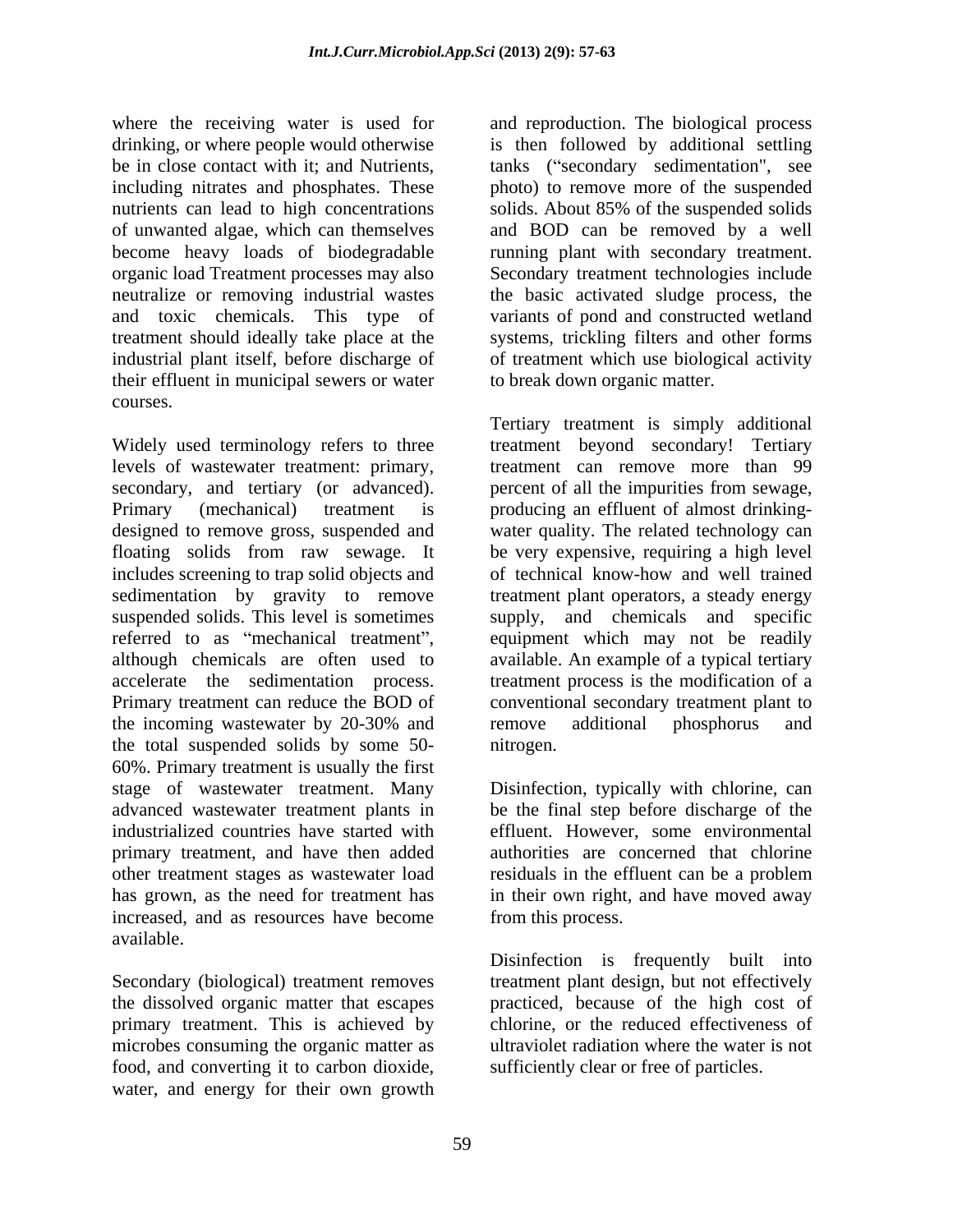## **Results and Discussion** *Wastewater matrices.*

Comparative experiments raw sewage into the wastewater treatment system, extent of wastewaters pharmaceuticals pH,<br>experiments show that the wastewater electrical conductivity, total dissolved experiments show that the wastewater input to Daroupakhsh & Rouz Daru wastewater treatment system are oxygen-demand-have-a-greater-impact. Respectively the most alkaline and total dissolved solids is highest from all over. Experiments show that the output of the Sewage, Daroupakhsh & Rouz Daru wastewater was well acidity so it is normal. as total dissolved solids on the launched towards this direction so as to<br>Rouse Dare company's less than The safeguard human health and the Rouse Dare company's less than. The biological and chemical oxygen demands for experiments pharmaceutical companies<br>Were all normal<br>Recommendations were all normal. **Recommendations Recommendations** 

Current water quality guidelines for reclaimed wastewater predominantly produce the least amount of dirt brought in address risks associated with the presence of microbial organisms and parameters like Chemical Oxygen Demand, especially water pollution. suspended solids and at some cases heavy metals. Comparatively, other chemical parameters including organic compounds (e.g. xenobiotic recalcitrant compounds and endocrine disrupting compounds) have been largely overlooked. One best shape. important aspect to solve the load of pharmaceutical residues in wastewater and surface water is to optimize STP that they can be predicted to increase processes. There is a need to increase the approximately in order to better knowledge about the fate of pharmaceuticals during sewage treatment for implementation of better removal reducementation reducements. techniques. The role of the role of the role of the role of the role of the role of the role of the role of the role of the role of the role of the role of the role of the role of the role of the role of the role of the ro

Future work on STP treatment Remove old wastewater treatment systems optimization will show to what extend and contaminated pharmaceuticals maker pharmaceuticals can be removed from of networking. Assessment of surface wastewater and to what extent the implementation of an improved terms of water pollution prevention and technology is feasible, taking into account other macro- and micro-pollutants as well industry to spill any water. as the broad variety of complex

wastewater matrices.

The findings of this study indicate that the extent of wastewaters pharmaceuticals pH, electrical conductivity, total dissolved solids, and biological and chemical oxygen demand have a greater impact. In conclusion, wastewater reuse is a practice related not only to a number of benefits in regards to water balances and management but also to a number of question marks. Intense research must be launched towards this direction so as to safeguard human health and the environmental ecosystems

# **Recommendations**

Improved methods of production so as to industry. Education and public awareness of the effects of environmental pollution, especially water pollution.

To better manage the health of the pharmaceutical industry in a way that continuous monitoring of wastewater and sewage treatment systems shall be in the best shape.

Continuous control of water pollution so approximately in order to better management and control of water pollution. Use a green space and trees for reducing water pollution have a greater role.

of networking. Assessment of surface water on the pharmaceutical industry in control activities in the pharmaceutical industry to spill any water.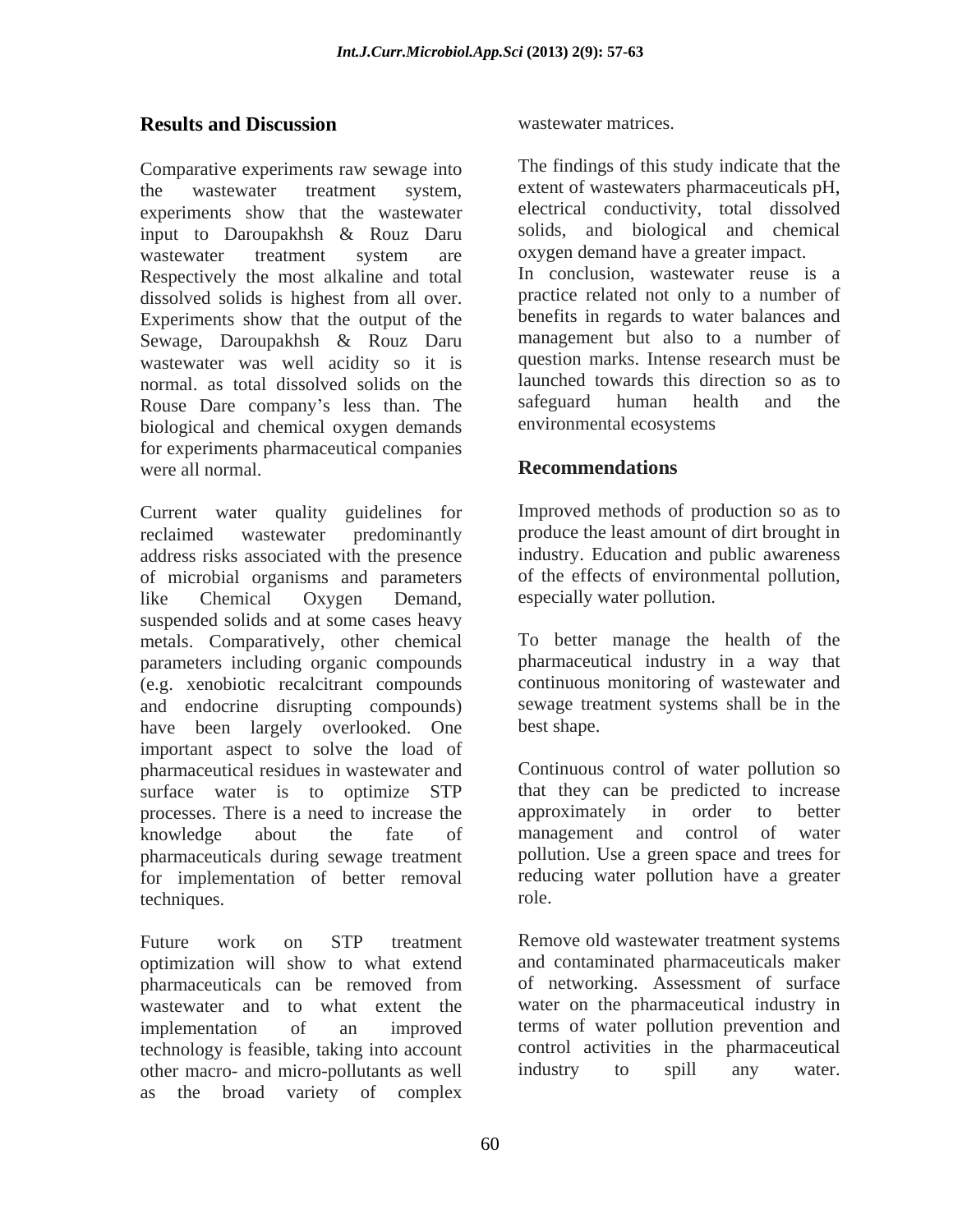| Daru Pakhsh   Rouz Daru                   |                    | iran Daru       | Parameter                     |
|-------------------------------------------|--------------------|-----------------|-------------------------------|
| $\sim$ $\sim$<br>$\overline{\phantom{a}}$ | 700<br>1.00        |                 | PH                            |
| பு                                        | 4041<br>$101\pi$   | $\sqrt{2}$<br>— | <b>TDS</b>                    |
| <b>v</b>                                  | 10C<br><b>LUOU</b> |                 | $\mathbf{E}$ $\alpha$<br>rv - |

**Table.1** Testson the wastewater entering the wastewater treatment system

**Table.2** Tests on the wastewater exiting the wastewater treatment system

| <b>Daru Pakhsh</b>   | <b>Rouz Daru</b>      | <b>Iran Daru</b>                   | parameter         |
|----------------------|-----------------------|------------------------------------|-------------------|
|                      |                       |                                    | PH                |
| $H - \Omega$<br>1.50 | $\bigcap$ = 1<br>⊥ ت⊿ | $\sim$<br>$\overline{\phantom{a}}$ | <b>TDS</b>        |
| 1085                 | 862                   | 1460                               | $E\Omega$<br>LU - |
| Daru Pakhsh          | <b>Rouz Daru</b>      | <b>Iran Daru</b>                   | parameter         |
| $\sim$ $\sim$        |                       | ,,,,                               | <b>BOD</b>        |
| 156                  |                       |                                    | <b>COD</b>        |
| $\sim$               | $\sim$                | $\sim$ $\sim$<br>$\lambda$         | <b>TSS</b>        |

- Abdel-Raouf, N., A.A. Al-Homaidan and Amlodipine in Tablet Dosage form by<br>Ibraheem I B M 2012 Microalgae and UV Spectroscopy, Inter. J.Drug Ibraheem, I.B.M. 2012.Microalgae and wastewater treatment Review Article, Develop. Res.4 (2): 265-270
- Process integration for sustainable oxytetracycline (OTC) in a s<br>development water reuse project pharmaceutical wastewater selection  $-$  a retrofit path to water and
- Matamoros, C. Domínguez, J. Becerra, G. Vidal, B. Piña and Bayona, J.M. 2013.Chemical characterization of organic microcontaminant sources and biological effects in riverine sediments impacted by urban sewage and pulp mill discharges, Chemosphere. 90( 2):
- Christian, G., and Daughton. 2012. Realpopulations with human biomarkers in
- Das Paramita, Patel Sandip, P.P. Radhika, Matthew Hysell and Anthony<br>Subramanyam E.V.S. A and Hay.2006.Organic chemicals in Subramanyam E.V.S, A. and Hay.2006.Organic chemicals in

**References** Sharbaraya. 2012. Simultaneous Sharbaraya. 2012. Simultaneous Estimation of Aliskiren and Amlodipine in Tablet Dosage form by UV Spectroscopy, Inter. J.Drug Develop. Res.4 (2): 265-270

- Saudi J. Biolo Sci.19( 3):257-275 Delia Teresa Sponza, Hakan Çelebi, Alva-Argáez, A.. and Savulescu L. 2009. development water reuse project pharmaceutical wastewater by a energy savings. Chem. Engineer. reactor (AMCBR)/completely stirred Trans. 18: 403-408. Trans. 18: 403-408. Chamorro, S., V. Hernández, V. Biodegradation and inhibition kinetics, RETRACTED.2012. oxytetracycline (OTC) in a synthetic pharmaceutical wastewater by a sequential anaerobic multichamber bed tank reactor (CSTR) system: Biores. Technol.104:100-110.
	- 611-619 pharmaceuticals and personal care time estimation of small-area biosolids to an agricultural field,. Sci. Edward Topp, Sara C. Monteiro, Andrew Beck, Bonnie Ball Coelho, Alistair B.A. Boxall, Peter W. Duenk, Sonya Kleywegt, David R. Lapen, Michael Payne, Lyne Sabourin, Hongxia Li and Chris D. Metcalfe.2008.Runoff of products following application of Total Environ. 396(1): 52-5
	- sewage. Sci.otal Environ.. 414 : 6–21 Ellen Z. Harrison, Summer Rayne Oakes,<br>Ellen Z. Harrison, Summer Rayne Oakes,<br>Matthew Hysell and Anthony Ellen Z. Harrison, Summer Rayne Oakes, Matthew Hysell and Anthony Hay.2006.Organic chemicals in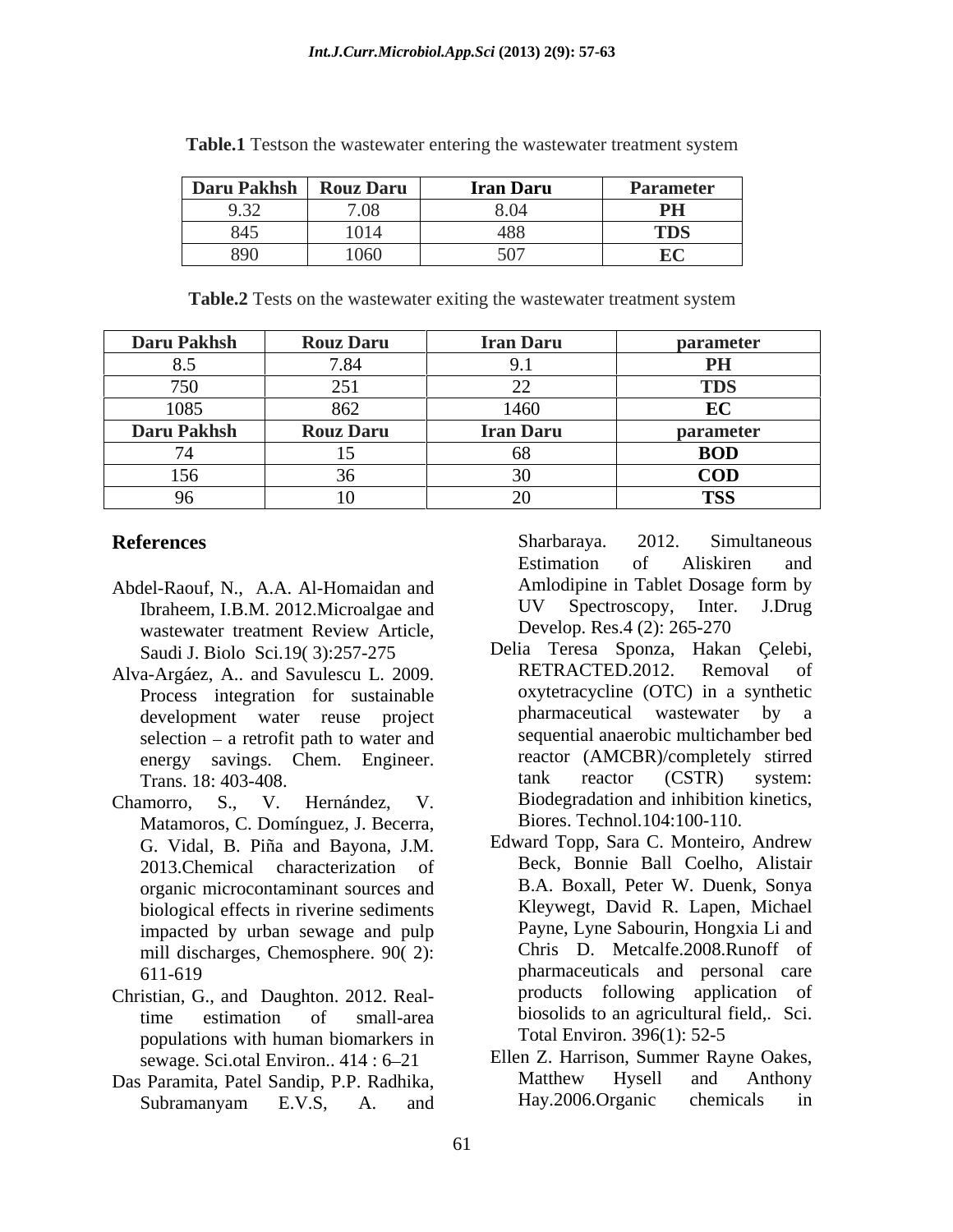sewage sludges , Sci. Total

- Fatta-Kassinos , D., I.K. Kalavrouziotis Vasquez.2011. The risks associated with wastewater reuse and xenobiotics Oller, I., in the agroecologica environment.<br>Sci.Total Environ. 409 : 3555–356
- Jensen, C., and Schumann, G.2001. philosophy at a cane sugar factory. Proc. Int. Soc. Sugar Cane. Technol. 2: 4141-4166.
- Karl Fent, Anna A. Weston and Daniel
- 
- Klemeš, J., and Perry S. J. 2007. Process 59–89: 90– 115. Policy. 38(11): 6830-6848
- Lavarack B., 2001, Reducing process
- Adriano Fachini, A. Pena, C. Delerue the aquatic environment. J. Hazard.
- Marianne Stuart , Dan Lapworth, Emily
- Mohammad Abdul Motalib Momin,

Environ.367(2 3):481-497 Validation of Assay Method of ,P.H. Koukoulakis ,, M.I. Pharma. Phytopharmacol. Res. 109- Amlodipine Tablet by HPLC, Inter. J. 115.

- Sci.Total Environ. 409 : 3555 356 Oxidation Processes and biological Implementing a zero effluent decontamination—A review Review S. Malato and Sánchez-Pérez, J.A.2011.Combination of Advanced treatments for wastewater decontamination—A review Review Sci.Total Environ.409(20): 4141-4166.
- 74-79. Pare, A., S.K. Yadav and Patil, U.K.2008. Caminada.2006.Ecotoxicology of human pharmaceuticals, Aquatic Amlodipine besylate, Research J. Toxicol. 76(2):122-159 Pharm. and Tech. 1(4): 526-530. Formulation and Evaluation of Effervescent Floating Tablet of
- Kim J.K.. 2009. Process integration and Patrick, K. Jjemba.2006.Excretion and conceptual design with process ecotoxicity of pharmaceutical and simulators. Chemical Engineer.Trans. The personal care products in the 18: 833-838. environment. Ecotoxicol. personal care products environment. Ecotoxicol. Environ.Safety.63(1):113-130.
	- optimization to minimize energy use Payam Hanafizadeh, Zeinab Navardi and and Process optimization to minimize **State Landard** Soofi.2012.An water use and wastage, in Waldron K attitude study on the environmental (ed.),Waste Management and Co- effects of rationing petrol in Tehran product Recovery in Food Processing, Original Research Article. Energy Jahanyar Bamdad Soofi.2012.An attitude study on the environmental Policy. 38(11): 6830-6848
- steam usage? What will happen to the **Optimisation** based approach for water balance? designing flexible water usage Lúcia H.M.L.M. Santos, A.N. Araújo, network. Chem. Engineer. Trans.18: Poplewski, G., and Jezowski, J. 2009, Optimisation based approach for designing flexible water usage 409-414.
	- Matos and Montenegro, M.C.B.S.M. Purchase, B., 1995. Disposal of liquid 2012. Ecotoxicological aspects related effluents from cane sugar factories. to the presence of pharmaceuticals in Proc. Int. Sugar Cane Technol. 22: 49 effluents from cane sugar factories. 54.
- Mat.175(1-3):45-95 Ragnhildur Gunnarsdóttir, Petter Deinboll Crane and Alwyn Hart. 2012. Review of risk from potential emerging Kallenborn.2013.A review of contaminants in UK groundwater. Sci. wastewater handling in the Arctic with Total Environ. 416 : 1–21 special reference to pharmaceuticals Mohammad Mostaharul Islam, Kazi swape sludges . Sci. Total Anisuzzaman 2.012. Development and Nature and Sharif Anisuzaman 2.012. Development and Sharif Marine The Rakman and Sharif Marine The Rahman and Sharif Marine The Rahman Sharif Marine The Rahman Jenssen, Pernille Erland Jensen, Arne Villumsen and Roland Kallenborn.2013.A review of and personal care products (PPCPs) and microbial pollution, Ecol. Engineer. 50: 76-85.